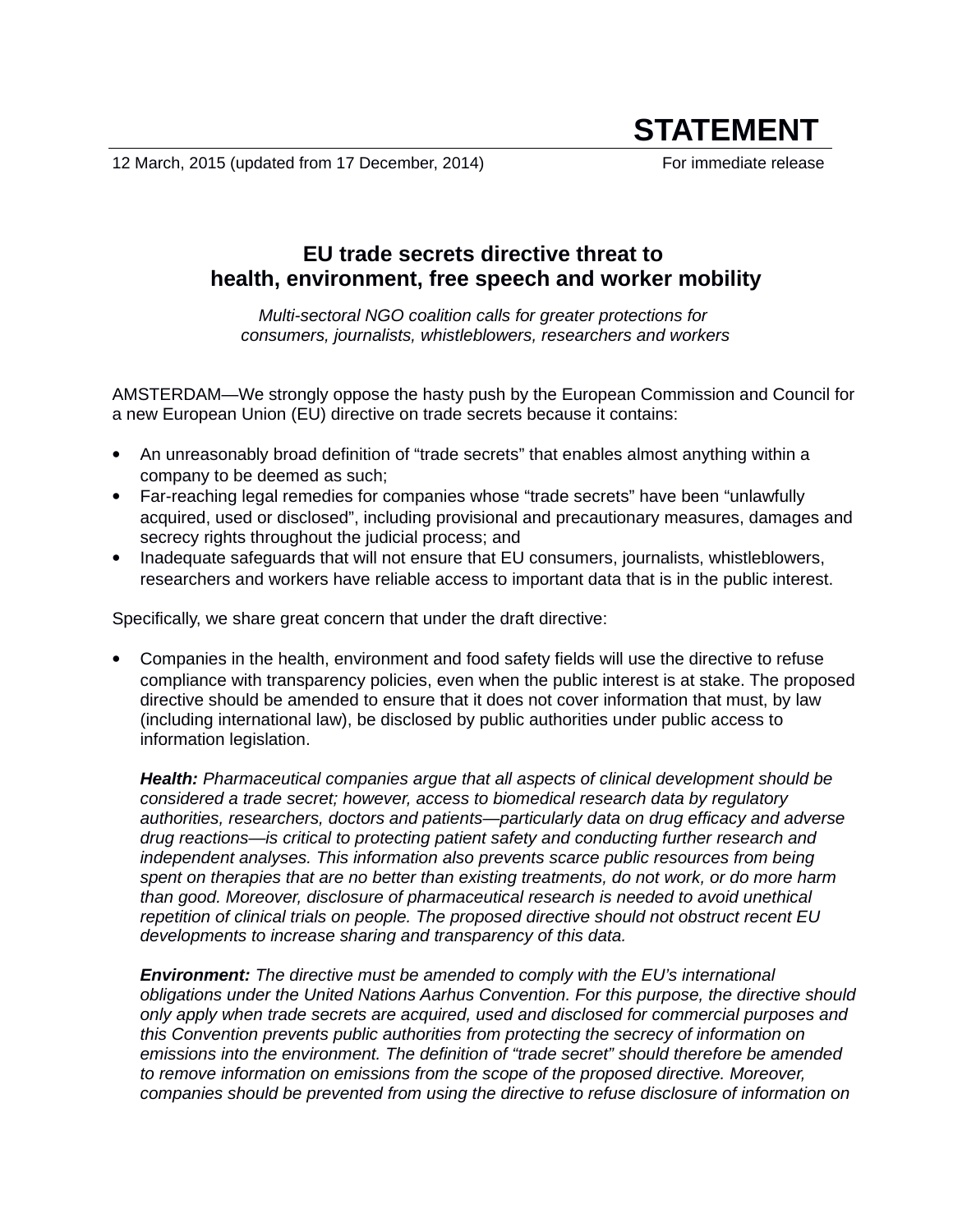*hazardous products, including information on chemicals in plastics, clothing, cleaning products*  and other items that can cause severe damage to the environment and human health, as well *as information on the dumping of chemicals, including fracking fluids.* 

*Food safety: Under EU law, all food products, genetically modified organisms and pesticides are regulated by the European Food Safety Authority (EFSA). EFSA assesses the risks associated with products based on toxicological studies performed by manufacturers themselves. Scientific scrutiny of the EFSA's assessments is only possible with complete access to these studies; therefore, this data must be removed from the scope of the directive.*

- The right to freedom of expression and information could be seriously harmed because the proposed directive does not guarantee the protection of journalists and whistleblowers. Under the proposed directive, journalists and whistleblowers must show that "...the alleged acquisition, use or disclosure of the trade secret was necessary for such revelation and that the respondent acted in the public interest". Unfortunately, determining whether disclosure was necessary can often only be evaluated afterwards. In addition, the limitation of the right to disclose and use trade secrets to reveal "wrongdoing", "misconduct" or to protect a "legitimate interest" would allow for sanctions to be applied even when the information ought to be in the public domain, such as planned redundancies and detrimental effects on health and the environment. The proposed directive should be amended to exempt information acquired, used and disclosed in the public interest.
- The mobility of EU workers could be undermined. The proposed directive poses a danger of lock-in effects for workers. It could create situations where an employee will avoid jobs in the same field as his/her former employer, rather than risking not being able to use his/her own skills and competences, and being liable for damages. This inhibits career development, as well as professional and geographical mobility in the labour market.

Despite the Commission's desire for a "magic bullet" that will keep Europe in the innovation game, without amendment, the proposed directive may make it more difficult for the EU to engage in open and collaborative forms of research. In fact, there is a risk that the measures and remedies provided in this directive will undermine legitimate competition and even facilitate anti-competitive behaviour. Unsurprisingly, the text is strongly supported by multinational companies.

Industry coalitions in the EU and the United States (US) are lobbying, through a unified Trade Secrets Coalition, for the adoption of trade secret protection. In the US, two new bills are pending before Congress. If passed, these texts would allow trade secret protection to be included in the Transatlantic Trade and Investment Partnership (TTIP)—something that will be incredibly difficult to repeal in the future through democratic processes. Given that TTIP is expected to set a new global standard, its potential inclusion of trade secret protection could have devastating consequences.

We urge the Council and the European Parliament to amend the directive by limiting the definition of what constitutes a trade secret and strengthening safeguards and exceptions to ensure that data in the public interest cannot be protected as trade secrets. The right to freely use and disseminate information should be the rule, and trade secret protection the exception.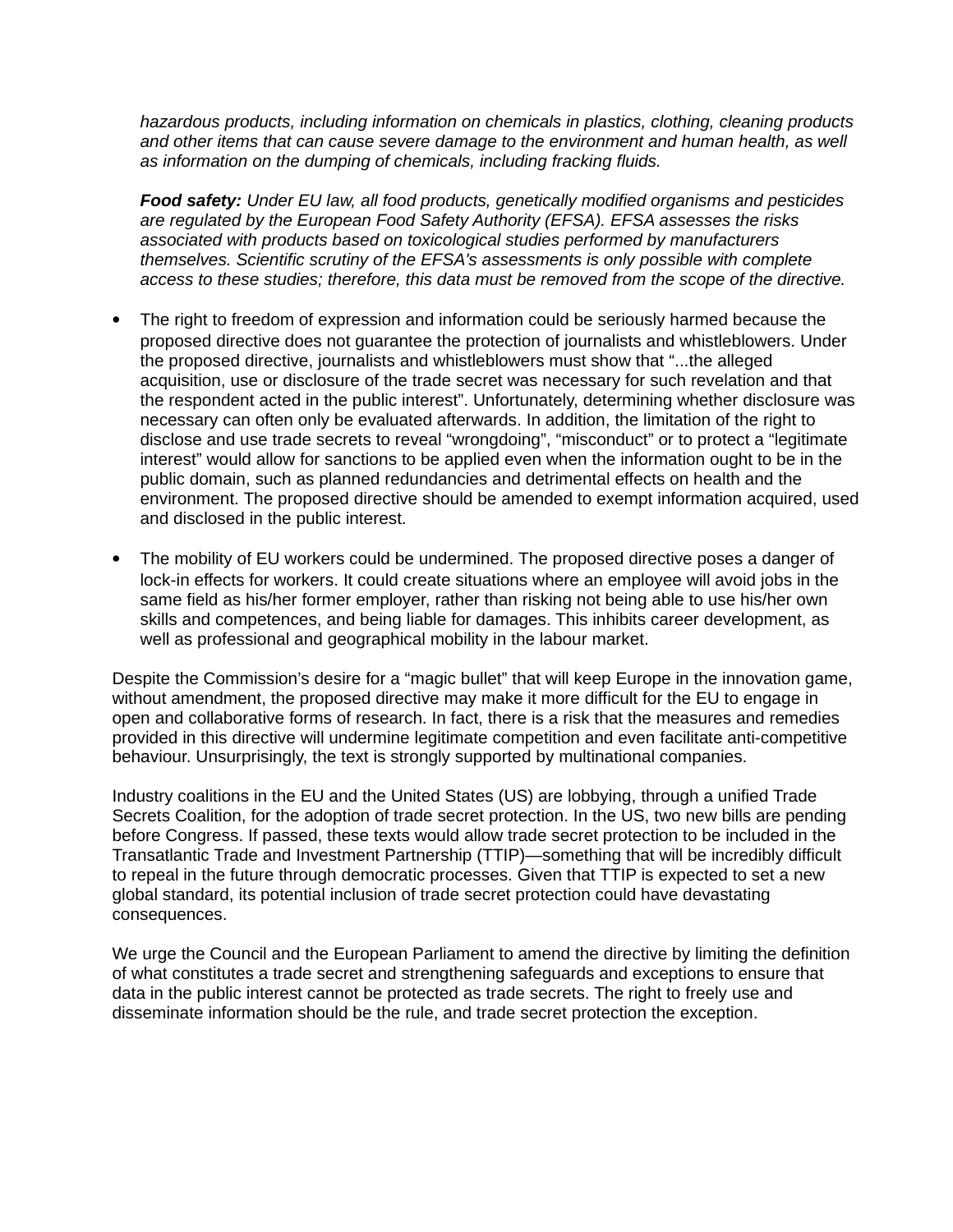# **For additional information or comment, please contact:**

#### **HEALTH**

#### **Health Action International**

Tessel Mellema, Policy Advisor / [tessel@haieurope.org](mailto:tessel@haieurope.org) / +31 20 683 3684 Ancel.la Santos Quintano, Policy Advisor / [ancel.la@haieurope.org](mailto:ancel.la@haieurope.org) / +31 20 683 3684 [www.haieurope.org](http://www.haieurope.org/)

**Medicines in Europe Forum**  Pierre Chirac, Coordinator / [pierrechirac@aol.com](mailto:pierrechirac@aol.com) [english.prescrire.org](http://www.english.prescrire.org/)

**Commons Network**

Sophie Bloemen, Coordinator / [info@commonsnetwork.eu](mailto:info@commonsnetwork.eu) [www.commonsnetwork.eu](http://www.commonsnetwork.eu/)

#### **GeneWatch UK**

Helen Wallace, Director / [helen.wallace@genewatch.org](mailto:helen.wallace@genewatch.org) / +44 (0)1298 24300 [www.genewatch.org](http://www.genewatch.org/)

#### **Public Citizen, US**

Burcu Kilic, Legal Counsel, Global Access to Medicines Program / [bkilic@citizen.org](mailto:bkilic@citizen.org) /+1 202 588 1000 [www.citizen.org/access](http://www.citizen.org/access)

#### **European Public Health Alliance**

Kolia Bénié, EU Affairs and Governance Policy Coordinator / [kolia@epha.org](mailto:kolia@epha.org) / +32 2 233 38 84 [www.epha.org](http://www.epha.org/)

# **Knowledge Ecology International (KEI) Europe**

Thiru Balasubramaniam, Staff Coordinator / [thiru@keionline.org](mailto:thiru@keionline.org) [www.keieurope.org](http://www.keieurope.org/)

# **Cochrane Collaboration – Nordic Cochrane Centre**

Peter Goetzsche, Director / [pcg@cochrane.dk](mailto:pcg@cochrane.dk) [www.cochrane.org](http://www.cochrane.org/)

**International Society of Drug Bulletins (ISDB)** [press@isdbweb.org](mailto:press@isdbweb.org) [www.isdbweb.org](http://www.isdbweb.org/)

**Association Internationale de la Mutualité (AIM)** Menno Aarnout, Executive Director / [menno.aarnout@aim-mutual.org](mailto:menno.aarnout@aim-mutual.org) [www.aim-mutual.org.](http://www.aim-mutual.org/)

**Berne Declaration**  Patrick Durisch, Responsable Programme Santé – Health Programme Coordinator / [durisch@ladb.ch](mailto:durisch@ladb.ch) / +41 21 620 03 06 [www.bernedeclaration.ch](http://www.bernedeclaration.ch/)

# **FOOD SAFETY**

**Corporate Europe Observatory (CEO)**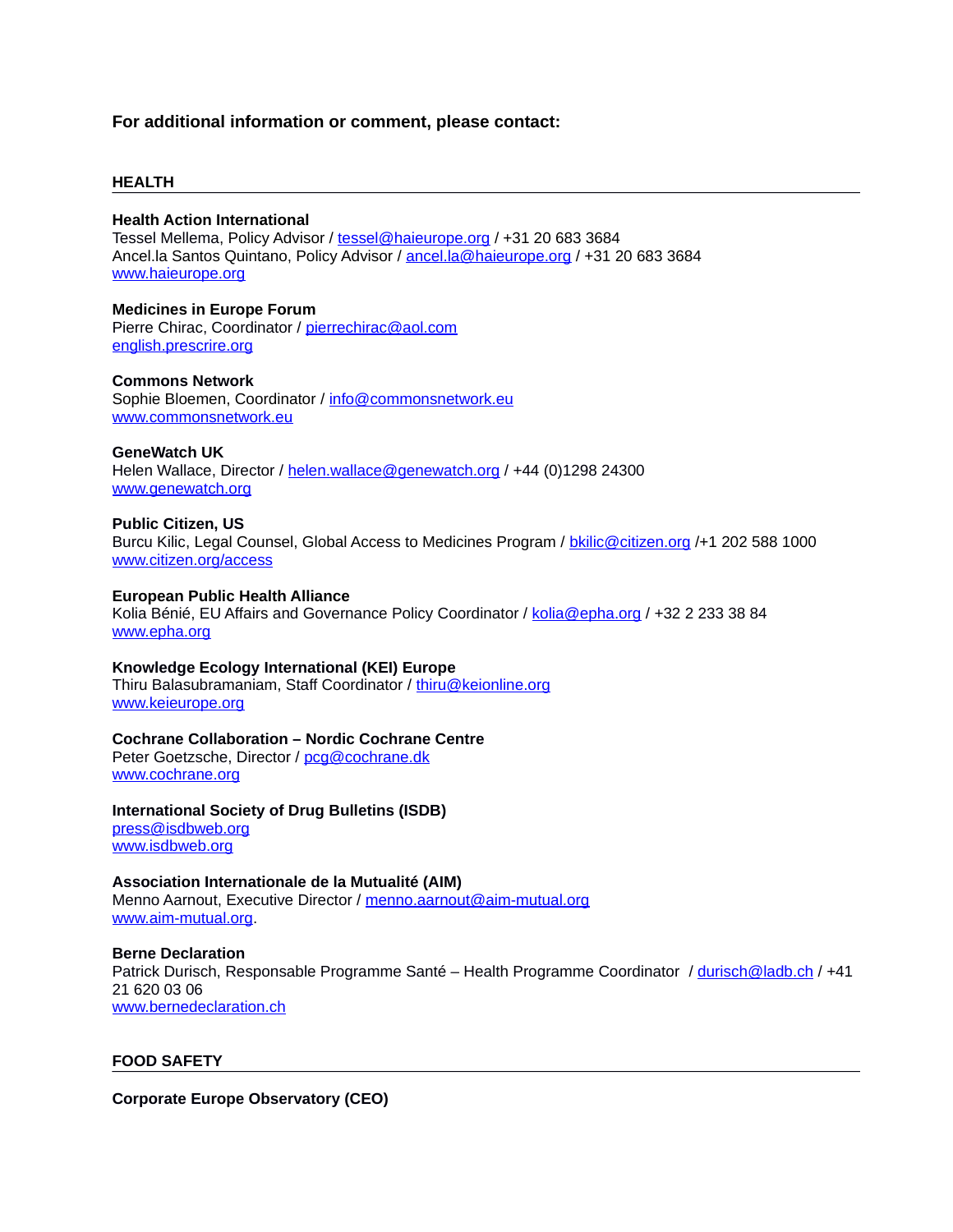Martin Pigeon, Researcher and Campaigner / [martin@corporateeurope.org](mailto:martin@corporateeurope.org) / +32 2 89 30 930 [www.corporateeurope.org](http://www.corporateeurope.org/)

### **ENVIRONMENT**

#### **Client Earth**

Anaïs Berthier, Senior Lawyer/juriste - Environmental Justice / [aberthier@clientearth.org](mailto:aberthier@clientearth.org) / +32 2 808 3468 [www.clientearth.org](http://www.clientearth.org/)

#### **Center for International Environmental Law (CIEL)**

David Azoulay, Senior Attorney, Health and Environment Program Director / [dazoulay@ciel.org](mailto:dazoulay@ciel.org) [www.ciel.org](http://www.ciel.org/)

#### **Commons Network**

Sophie Bloemen, Coordinator / [info@commonsnetwork.eu](mailto:info@commonsnetwork.eu) [www.commonsnetwork.eu](http://www.commonsnetwork.eu/)

#### **FREEDOM OF SPEECH & WHISTLEBLOWERS**

#### **La Quadrature du Net**

Marie Walrafen / [contact@laquadrature.net](mailto:contact@laquadrature.net) / +33 (0)972 294 426 [www.laquadrature.net](http://www.laquadrature.net/)

#### **Corporate Europe Observatory (CEO)**

Martin Pigeon, Researcher and Campaigner / [martin@corporateeurope.org](mailto:martin@corporateeurope.org) / +32 2 89 30 930 [www.corporateeurope.org](http://www.corporateeurope.org/)

#### **Article 19**

David Banisar, Senior Legal Counsel / [banisar@article19.org](mailto:banisar@article19.org) / +44 20 7324 2500 [www.article19.org](http://www.article19.org/)

# **Electronic Frontier Foundation (EFF)**

Jeremy Malcolm, Senior Global Policy Analyst / [jmalcolm@eff.org](mailto:jmalcolm@eff.org) [https://eff.org](https://eff.org/)

# **EDRi (European Digital Rights)**

walter@vrijschrift.nl

<https://edri.org/>

# **The Foundation for Information Policy Research**

Ross Anderson / [Ross.Anderson@cl.cam.ac.uk](mailto:Ross.Anderson@cl.cam.ac.uk) / +44 1223 334733

<http://www.fipr.org/>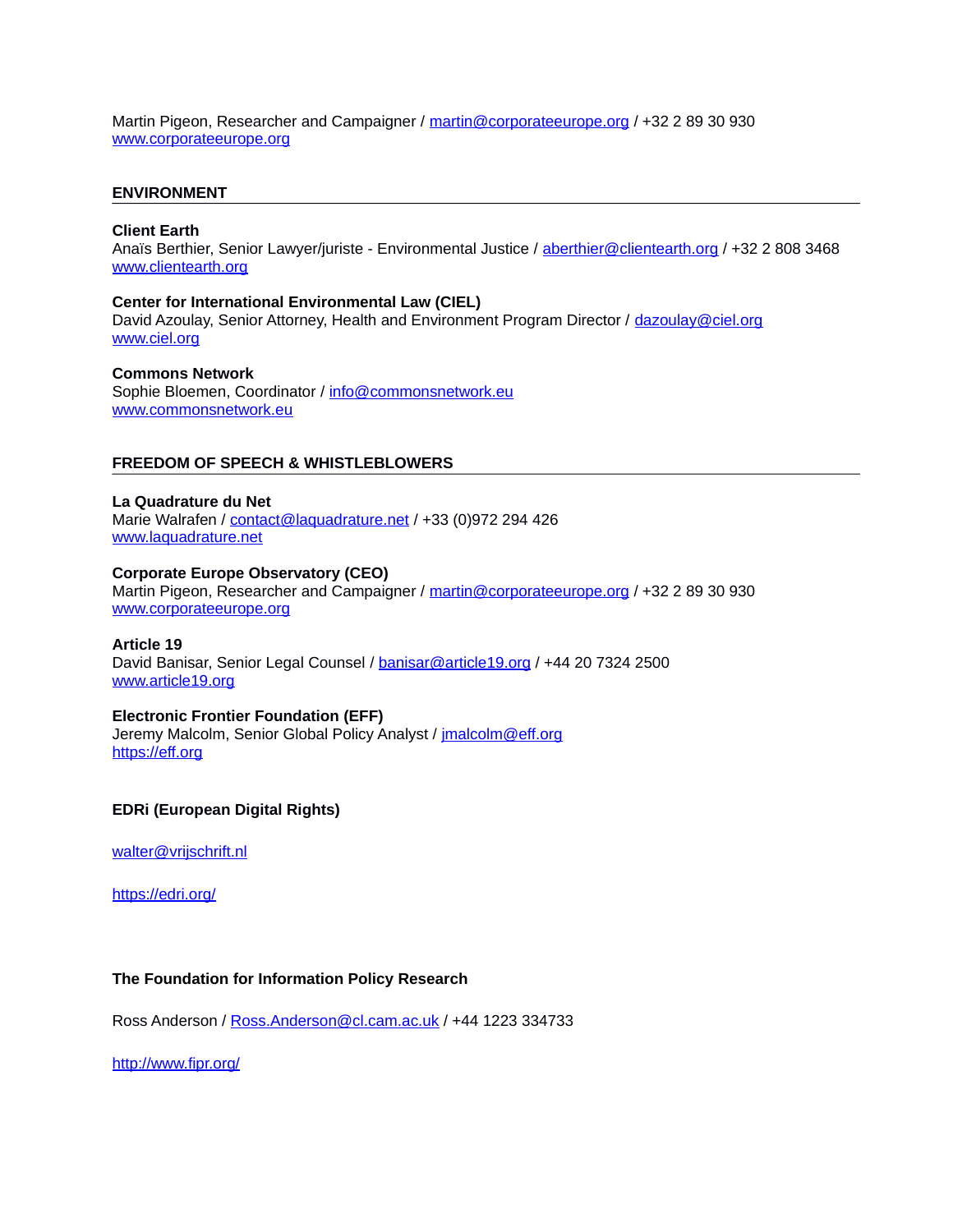# **Vrijschrift**

[walter@vrijschrift.nl](mailto:walter@vrijschrift.nl)

<https://www.vrijschrift.org/serendipity/>

# **CORRECT!V (Investigations in the public interest)**

Christian Humborg, Executive Director / [christian.humborg@correctiv.org](mailto:christian.humborg@correctiv.org)

#### **WORKERS MOBILITY**

# **EUROCADRES (Council of European Professional and Managerial Staff)** Martin Jefflén, President / [martin.jefflen@eurocadres.eu](mailto:martin.jefflen@eurocadres.eu) / +32 473 555 344

[www.eurocadres.eu](http://www.eurocadres.eu/)

#### **EPSU (European Federation of Public Service Unions)**

Jan Willem Goudriaan, General Secretary / [jwgoudriaan@epsu.org](mailto:jwgoudriaan@epsu.org) / +32 2 250 10 90 [www.epsu.org](http://www.epsu.org/)

#### **CFDT CADRES (CFDT for Professional and Managerial Staff)**

Jean-Paul BOUCHET, secrétaire Général / [jean-paul.bouchet@cadres.cfdt.fr](mailto:jean-paul.bouchet@cadres.cfdt.fr) / +33 1 56 41 55 00 [www.cadrescfdt.fr/](http://www.cadrescfdt.fr/)

**Akademikerna (The Danish Confederation of Professional Associations)** Käthe Munk Ryom, International chief Advisor / [kmr@ac.dk](mailto:kmr@ac.dk) / +45 2249 5866 [www.ac.dk](http://www.ac.dk/)

**AGENQUADRI (General Association of Managers, Professionals and High-Skilled Workers)** Paolo Terranova, President / [p.terranova@cgil.it](mailto:p.terranova@cgil.it) / +39 06 8476336 [www.agenquadri.it](http://www.agenquadri.it/)

# **Saco**

Åsa Ehinger Berling, International Secretary / +46 70 6213230 http://www.saco.se/en/

#### **UNI Europa**

Christina Colclough, Head of EU Affairs / [Christina.colclough@uniglobalunion.org](mailto:Christina.colclough@uniglobalunion.org) / +32 471936751 [www.uni-europa.org](http://www.uni-europa.org/)

# **Akava (Confederation of Unions for Professional and Managerial Staff in Finland)**

Jaana Meklin, Legal Adviser / [jaana.meklin@akava.fi](mailto:jaana.meklin@akava.fi) [www.akava.fi](http://www.akava.fi/)

#### **Unionen**

Ann-Heléne Westrup, International Secretary [/ann-helene.westrup@unionen.se](mailto:ann-helene.westrup@unionen.se) / 46 8-504 155 17 [www.unionen.se](http://insidan/FileServer/St%C3%B6d_Riktlinjer/Lathundar/Outlook/www.unionen.se)

# **TCO (Swedish Confederation of Professional Employees)**

German Bender, Utredare/Senior Research Officer / +46-8-782 91 85 [www.tco.se](http://www.tco.se/)